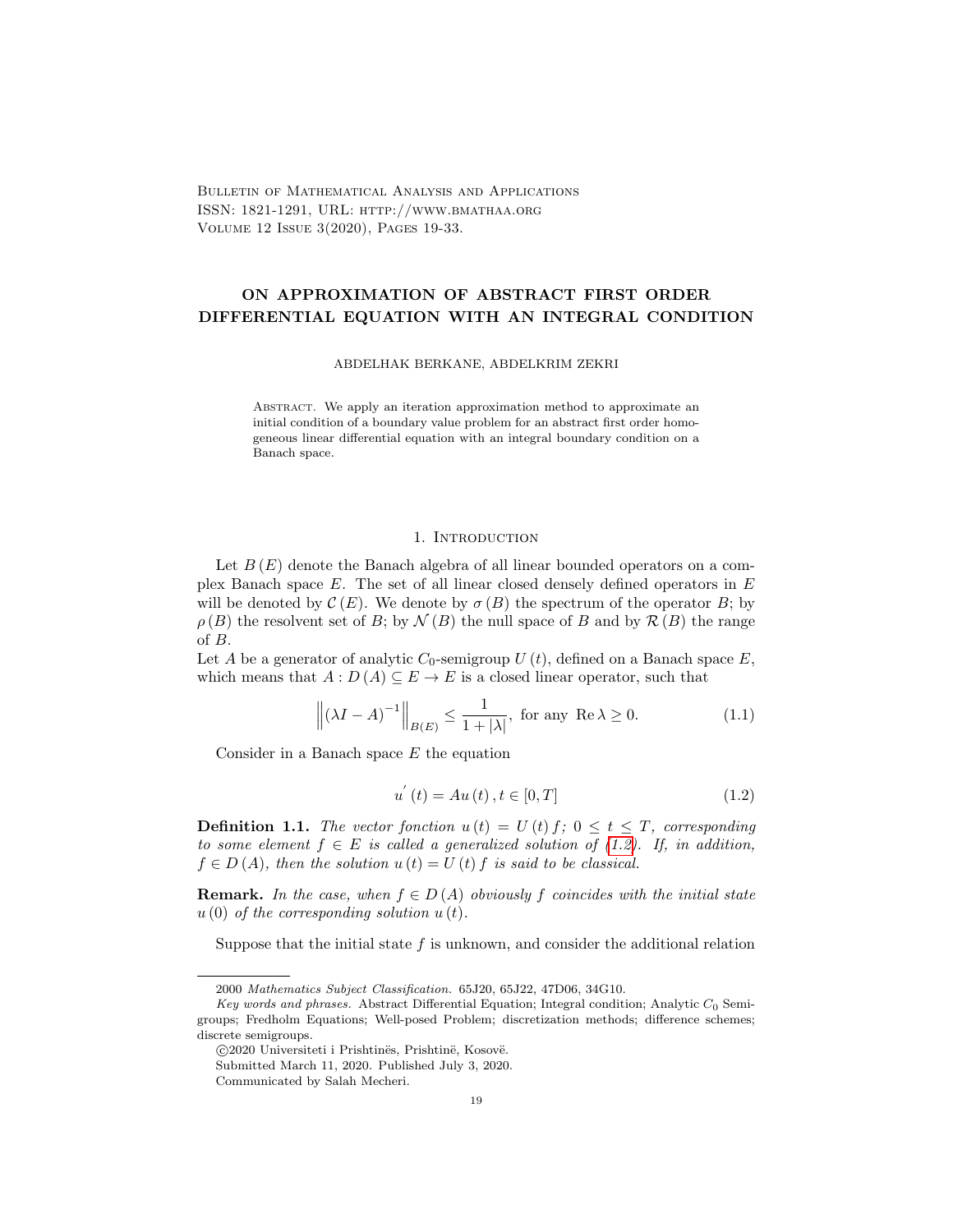<span id="page-1-0"></span>
$$
\int_{0}^{T} w(t) u(t) dt = g;
$$
\n(1.3)

where  $q \in E$  is a given element in E and  $w(t)$  is scalar measurable function of bounded variation on the segment  $[0, T]$ 

Remark. The integral occurring in [\(1.3\)](#page-1-0) is well-defined in the sense of Bochner for any function  $u(t) = U(t) f$ .

<span id="page-1-1"></span>**Definition 1.2.** A generalized solution of the problem  $(1.2)$ ,  $(1.3)$  is defined to be a function  $u(t) = U(t) f; 0 \le t \le T$ , corresponding to some element  $f \in E$ and reducing relation [\(1.3\)](#page-1-0) to a valid identity. If, in addition  $f \in D(A)$ , then the corresponding solution  $u(t) = U(t)$  f of the problem [\(1.2\)](#page-0-0), [\(1.3\)](#page-1-0) is called a classical solution.

From Definition 1, the solution of [\(1.2\)](#page-0-0) is given in the form  $u(t) = U(t) f$ . Therefore, the function  $u(t) = U(t) f$  satisfies the condition [\(1.3\)](#page-1-0) if and only if f satisfies the equation

<span id="page-1-2"></span>
$$
\int_{0}^{T} w(t) U(t) f dt = g.
$$
\n(1.4)

So, for  $f \in E$ , we have the operator equation  $Bf = g$ , where,

$$
Bf = \int_{0}^{T} w(t) U(t) f dt.
$$

**Lemma 1.3.** ([\[1\]](#page-14-0)). The operator B maps E into  $D(A)$ .

**Remark.** If  $g \in E \backslash D(A)$ , then the problem [\(1.2\)](#page-0-0), [\(1.3\)](#page-1-0) is unsolvable in the sense of the Definition [1.2.](#page-1-1)

Now applying the operator  $A$  in [\(1.4\)](#page-1-2) and integrating by parts, we get the Fredholm second order equation in the form

<span id="page-1-3"></span>
$$
(I - K) f = G,\t\t(1.5)
$$

where,

<span id="page-1-4"></span>
$$
Kf = \left(\frac{w(T)}{w(0)}U(T) + \frac{1}{w(0)}\int_{0}^{T} U(t) d(-w(t))\right)f,
$$
\n(1.6)

and,

$$
G = -\frac{1}{w(0)}Ag.
$$
\n(1.7)

In such settings one would say that the problem  $(1.2)$ ,  $(1.3)$  is well posed if the element g is given in the space  $D(A)$  and the unknow element f is considered as an element from the space E. From [1.1](#page-0-1) it follows that the resolvent  $(\lambda I - A)^{-1}$ exists for  $\lambda = 0$  and is positive operator, and therefore  $A^{-1}$  exists, which implies equivalence of the problem [\(1.2\)](#page-0-0), [\(1.3\)](#page-1-0) to the Fredholm second order equation [1.5.](#page-1-3) Using ideas from [\[8\]](#page-14-1) the aim of this paper is the construction of an algorithm for the approximation of an element  $f$ , which solves the problem  $(1.2)$ ,  $(1.3)$  or, in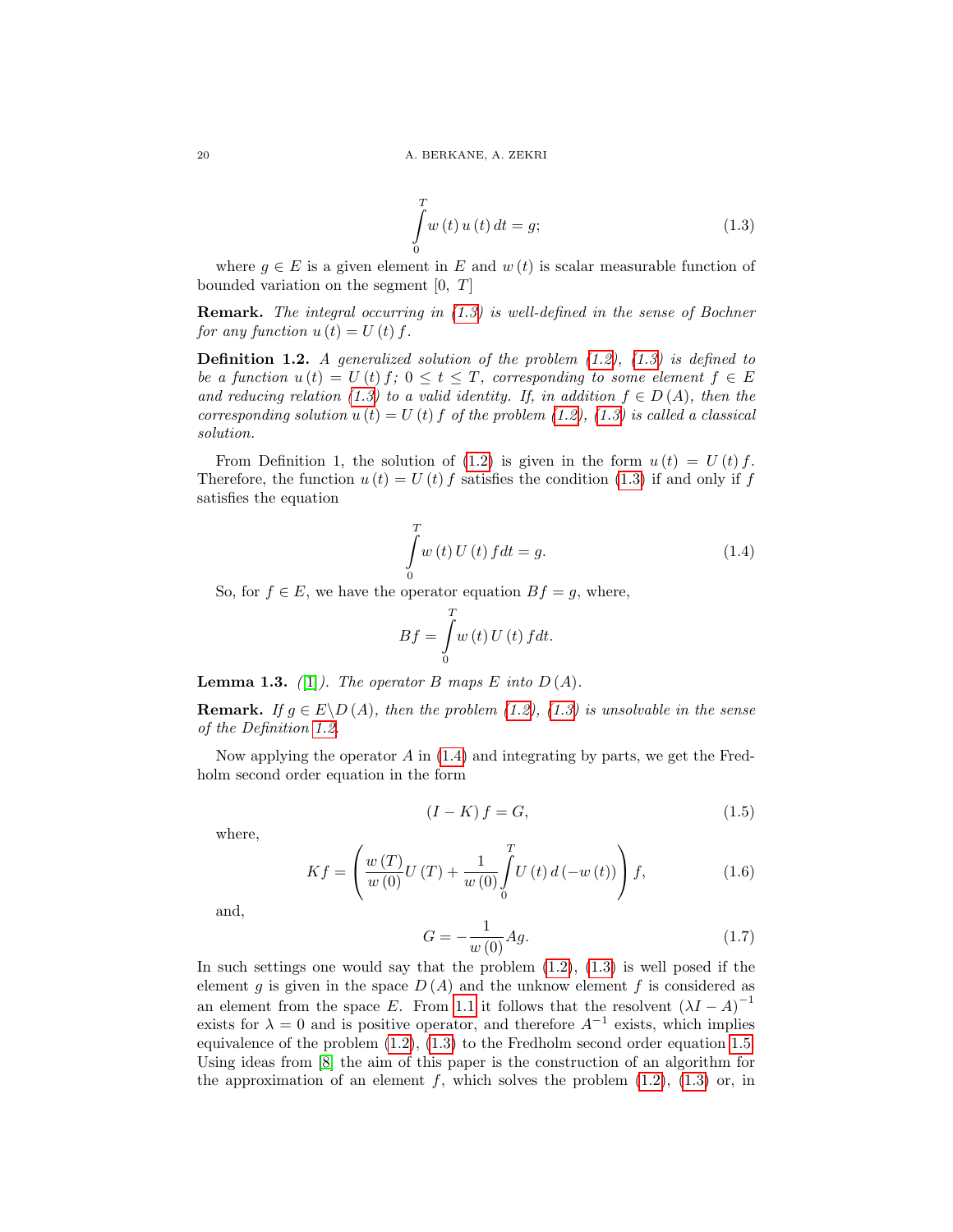other words, we want to solve equation [1.5.](#page-1-3) We present the algorithm as a general approximation scheme, which includes finite element methods and finite difference methods and projection methods.

The main question is a solvability of the problem  $(1.2)$ ,  $(1.3)$ . It is clear that in the case of compact operator K the operator  $(I - K)$  is Fredholm operator of index 0. Most of the results on the existence of solution of the problem  $(1.2)$ ,  $(1.3)$  are concerned to compactness or positivity property of resolvent of operator A. So the existence of bounded inverse operator  $(I - K)^{-1}$  follows practically from condition  $\mathcal{N}(I - K) = \{0\}$  and compact convergence of resolvent, see Theorem [2.9](#page-4-0) and Step 4 of the proof of Theorem [5.1.](#page-8-0) There are some theorems proved, say, in [\[1,](#page-14-0) [2\]](#page-14-2), which guarantee that condition  $\mathcal{N}(I - K) = \{0\}$  holds. Namely, let us list some results which could be applied here.

Consider in a Banach space  $E$  the problem of finding an element  $f$  from relations

<span id="page-2-0"></span>
$$
u^{'}(t) = Au(t), t \in [0, T],
$$
\n(1.8)

with

<span id="page-2-1"></span>
$$
\int_{0}^{T} w(t) u(t) dt = g,
$$
\n(1.9)

where  $q \in E$  is a given element in E and  $w(t)$  is scalar measurable function of bounded variation on the segment [0, T].

**Theorem 1.4.** ([\[1,](#page-14-0) [2\]](#page-14-2)). Let  $w(t)$  be a nonnegative non increasing function for  $t \in [0,T]$  such that  $w(t) > 0$  as  $t \to 0^+$ , and let the semigroup U(t) generated by the operator A satisfy the estimate  $||U(t)|| \leq M \exp(-\beta t)$  with constants  $M \geq 1$ ,  $\beta > 0$ . Then the problem [\(1.8\)](#page-2-0)-[\(1.9\)](#page-2-1) is well-posed.

If E is a Banach lattice. We recall that an order set  $(E, \preceq)$  is called a lattice if for any pair of elements  $x, y \in E$  the elements sup  $(x, y)$  and inf  $(x, y)$  exist in E. Moreover, for any  $x \in E$  we define  $x^+ = \sup(x, 0), x^- = \inf(-x, 0)$  which called positive and negative parts, respectively. The following relation is valid,  $x = x^+ - x^-$ .

**Definition 1.5.** Let B be a linear operator on E. The operator B is called positive if  $Bx \succeq 0$  for all  $x \succeq 0$ .

**Definition 1.6.** A  $C_0$ - semigroup  $exp(tA)$ ,  $t \geq 0$ , is called positive in a Banach space with a cone  $E^+$  if  $\exp(tA) E^+ \subseteq E^+$  for any  $t \geq 0$ .

**Definition 1.7.** A  $C_0$ - semigroup  $\exp(tA)$ ,  $t \geq 0$ , is positive iff resolvent  $(\lambda I - A)^{-1} E^+ \subseteq E^+$  for any  $\lambda > w(A)$ .

**Definition 1.8.** A linear  $A : D(A) \subseteq E \rightarrow E$  is said to have the positive offdiagonal (**POD**) property if  $\langle Au, \phi \rangle \ge 0$  whenever  $0 \preceq u \in D(A)$  and  $0 \preceq \phi \in E^*$ with  $\langle u, \phi \rangle = 0$ .

**Theorem 1.9.** ([\[1,](#page-14-0) [2\]](#page-14-2)). Let  $w(t)$  be a nonnegative non increasing function for  $t \in [0,T]$  such that  $w(t) > 0$  as  $t \to 0^+$ , and let the semigroup U(t) generated by the operator A be positive and compact for  $t > 0$ . Assume that the spectrum of A lies in the half-plane  $\{\lambda \in \mathbb{C} : \text{Re }\lambda < 0\}$ . Then the problem  $(1.8)-(1.9)$  $(1.8)-(1.9)$  $(1.8)-(1.9)$  is well-posed.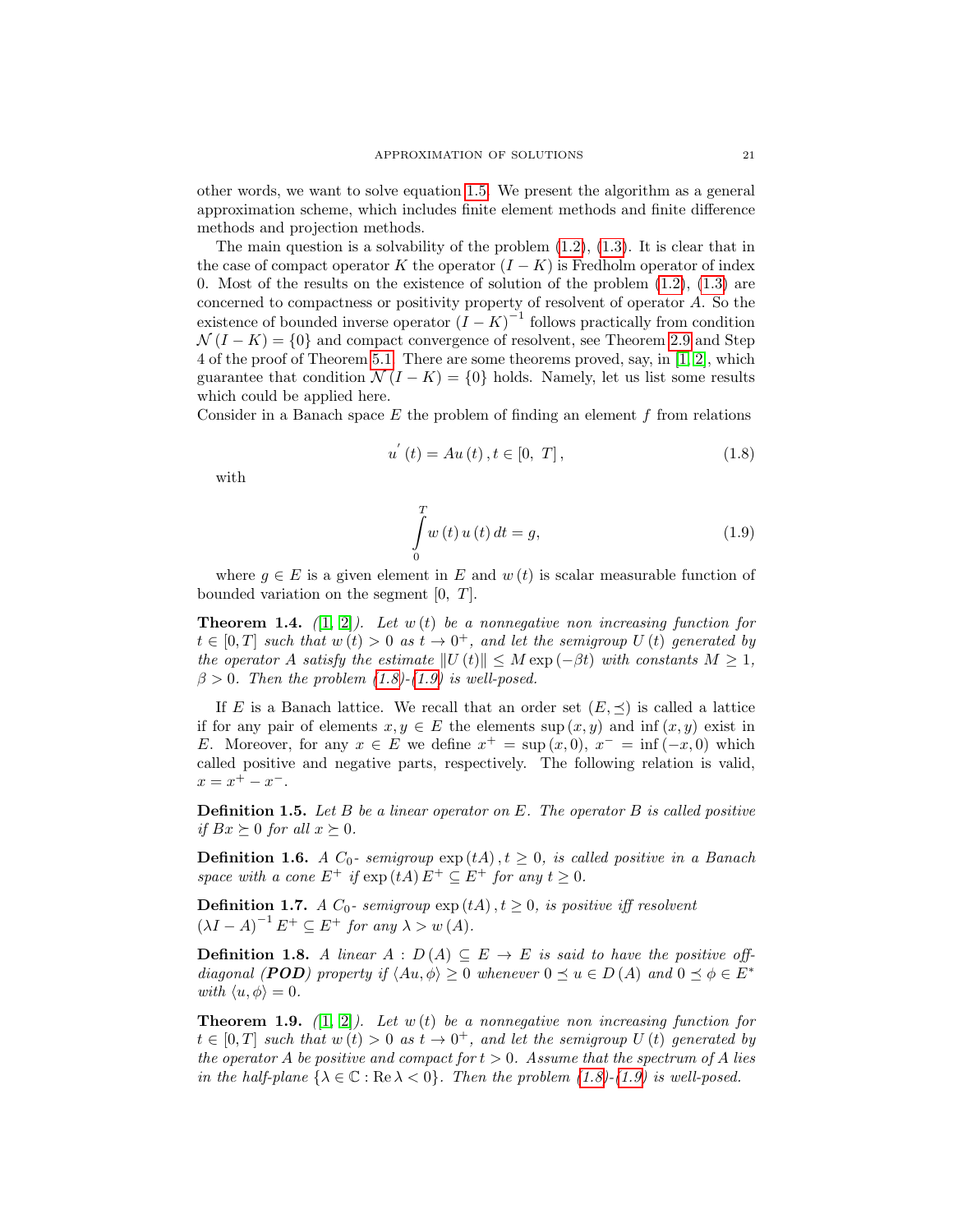#### 22 A. BERKANE, A. ZEKRI

#### 2. General approximation scheme

Now we give the algorithm on general approximation scheme which includes finite element and finite difference methods and projection methods.

The general approximation scheme, due to [\[5,](#page-14-3) [13,](#page-14-4) [15\]](#page-14-5) can be described in the following way. Let  $E_n$  and E be Banach spaces and  $\{p_n\}$  be a sequence of linear bounded operators  $p_n : E \to E_n$ ,  $p_n \in B(E; E_n)$ ,  $n \in IN = \{1, 2, ...\}$ , with the property:  $||p_n x||_{E_n} \to ||x||_E$  as  $n \to \infty$  for any  $x \in E$ .

<span id="page-3-0"></span>**Definition 2.1.** The sequence of elements  $\{x_n\}$ ,  $x_n \in E_n$ ,  $n \in IN$ ; is said to be P-convergent to  $x \in E$  iff  $||x_n - p_n x||_{E_n} \to 0$  as  $n \to \infty$  and we write this  $x_n \overset{\mathcal{P}}{\to} x$ . **Definition 2.2.** The sequence of bounded linear operators  $B_n \in B(E_n)$ ,  $n \in IN$ , is said to be  $\mathcal{PP}$ -convergent to the bounded linear operator  $B \in B(E)$  if for every  $x \in E$  and for every sequence  $\{x_n\}$ ,  $x_n \in E_n$ ,  $n \in IN$ ; such that  $x_n \stackrel{\mathcal{P}}{\rightarrow} x$  one has  $Bx_n \rightarrow Bx$ . We write then  $B_n \rightarrow B$ .

For general examples of notions of  $P$ -convergence see for instance [\[12\]](#page-14-6).

**Remark.** If we put  $E_n = E$  and  $p_n = I$  for each  $n \in IN$ , where I is the identity operator on E, then Definition [2.1](#page-3-0) leads to the traditional pointwise convergent bounded linear operators which we denote by  $B_n \to B$ .

**Definition 2.3.** A sequence of elements  $\{x_n\}$ ,  $x_n \in E_n$ ,  $n \in IN$ , is said to be  $\mathcal{P}$ compact if for any  $IN' \subset IN$  there exist  $IN'' \subset IN'$  and  $x \in E$  such that  $x_n \stackrel{\mathcal{P}}{\rightarrow} x$ , as  $n \to \infty$  in  $IN^{''}$ .

**Definition 2.4.** A system  $\{p_n\}$  is said to be discrete order preserving if for all sequences  $\{x_n\}$ ,  $x_n \in E_n$ , and any element  $x \in E$ , the following implication holds:

$$
x_n \stackrel{\mathcal{P}}{\rightarrow} x \implies x^+ \stackrel{\mathcal{P}}{\rightarrow} x^+
$$
.

It is know [\[6\]](#page-14-7) that  $\{p_n\}$  preserves the order iff  $||p_nx^+ - (p_nx)^n||_{E_n} \to 0$  as  $n \to \infty$ 

for any  $x \in E$ . If  $B_n \to B$  and  $B_n \succeq 0$  for  $n \geq n_0$  and the system  $\{p_n\}$  is order preserving, then [\[10\]](#page-14-8)  $B \succeq 0$ . However, the inverse statement does not hold in general and we need to assume positiveness of  $B_n \succeq 0$ .

**Definition 2.5.** A sequence of operators  ${B_n}$ ,  ${B_n} \in B(E_n)$ ,  $n \in IN$ , converges compactly to an operator  $B \in B(E)$  if  $B_n \to B$  and the following compactness condition holds:

$$
||x_n||_{E_n} = O(1), \{B_n x_n\} \text{ is } \mathcal{P}-compact.
$$

Let us mention that the last implication could be written as  $\mu({B_nx_n}) = 0$  as  $||x_n||$  ≤constant for mesure of noncompactness  $\mu$  (.). The main property of  $\mu$  (.) is that  $\mu(\{y_n\}) = 0$  iff  $\{y_n\}$  is P-compact. It is also easy to check that  $\mu(\{x_n + y_n\}) \le$  $\mu(\lbrace x_n \rbrace) + \mu(\lbrace y_n \rbrace)$  and  $\mu(\lbrace D_n x_n \rbrace) \leq \overline{\lim}_{n \to \infty} ||D_n|| ||x_n||$  for any operators  $D_n \in$  $B(E_n)$  and any sequences  $\{x_n\}, \{y_n\}.$ 

**Definition 2.6.** A sequence of operators  ${B_n}$ ,  ${B_n \in B (E_n)}$ ,  $n \in IN$ , is said to be stably convergent to an operator  $B \in B(E)$  iff  $B_n \to B$  and  $||B_n^{-1}||_{E_n} = O(1), n \to$  $\infty$ . We will write this as:  $B_n \stackrel{\mathcal{PP}}{\rightarrow} B$  stably.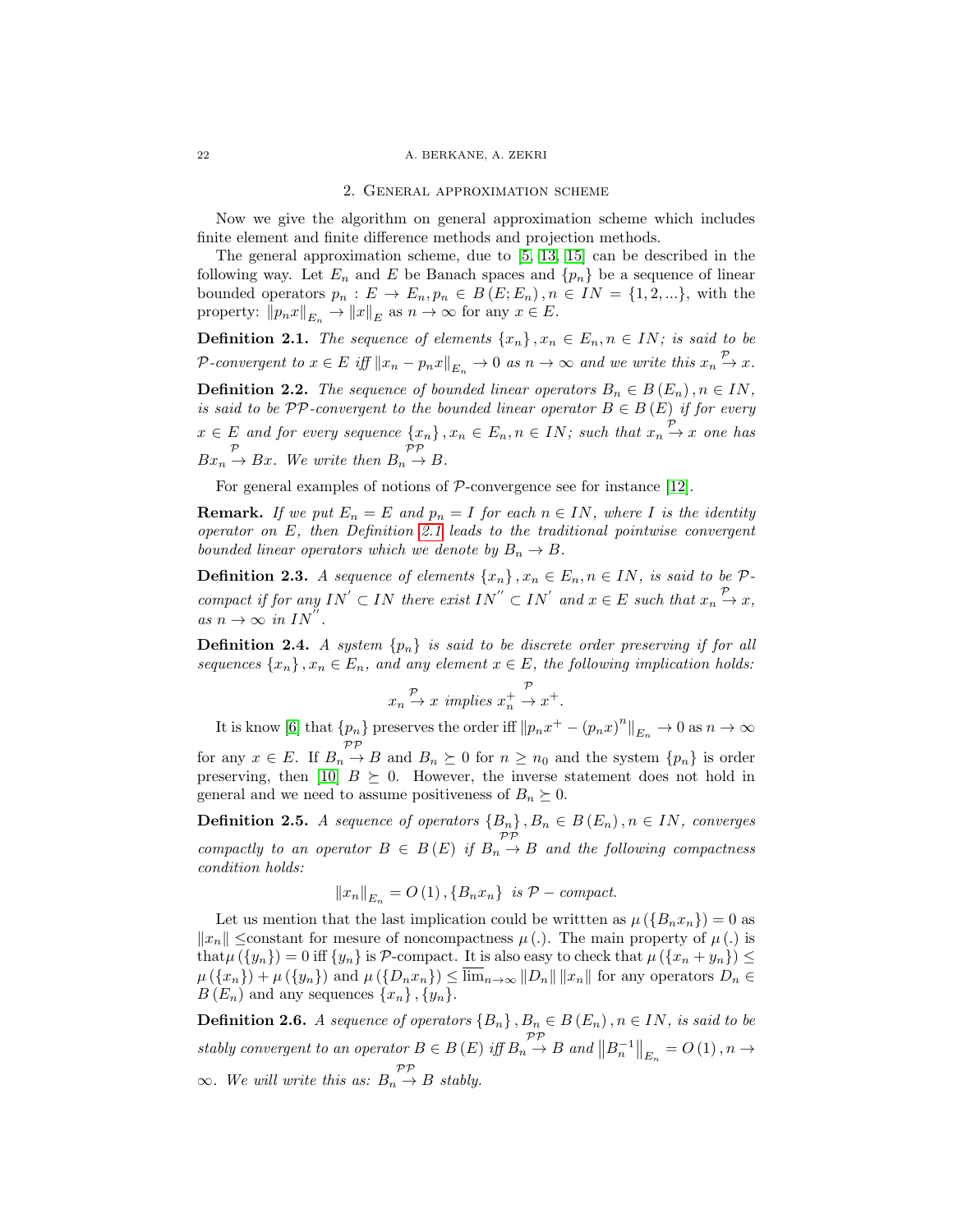**Definition 2.7.** A sequence of operators  ${B_n}$ ,  ${B_n} \in B(E_n)$ ,  $n \in IN$ , is called regularly convergent to the operator  $B \in B(E)$  iff  $B_n \stackrel{\mathcal{PP}}{\rightarrow} B$  and the following implication holds:  $||x_n||_{E_n} = O(1)$  and  $\{B_n x_n\}$  is P-compact,  $\{x_n\}$  is P-compact. We write this as:  $B_n \stackrel{\mathcal{PP}}{\rightarrow} B$  regularly.

<span id="page-4-2"></span>**Theorem 2.8.** ([\[15\]](#page-14-5)). Let  $C_n, Q_n \in B(E_n)$ ,  $C, Q \in B(E)$  and  $R(Q) = E$ . Assume also that  $C_n \stackrel{\mathcal{PP}}{\rightarrow} C$  compactly and  $Q_n \stackrel{\mathcal{PP}}{\rightarrow} Q$  stably. Then  $Q_n + C_n \stackrel{\mathcal{PP}}{\rightarrow} Q + C$ converge regularly.

<span id="page-4-0"></span>**Theorem 2.9.** ([\[15\]](#page-14-5)). For  $B_n \in B(E_n)$  and  $B \in B(E)$  the following conditions are equivalent.

(i):  $B_n \stackrel{\mathcal{PP}}{\rightarrow} B$  regularly,  $B_n$  are Fredholm operators of index 0 and  $\mathcal{N}(B) =$ {0};

(ii):  $B_n \overset{\mathcal{PP}}{\rightarrow} B$  stably and  $\mathcal{R}(B) = E$ ;

(iii):  $B_n \overset{\mathcal{PP}}{\rightarrow} B$  stably and regularly;

If one of conditions (i)–(iii) holds, then there exist  $B_n^{-1} \in B(E_n)$ ,  $B^{-1} \in B(E)$ , and  $B_n^{-1}$  $\stackrel{\mathcal{PP}}{\rightarrow} B^{-1}$  regularly and stably.

**Definition 2.10.** The region of stability  $\Delta_s = \Delta_s(\{A_n\})$ ,  $A_n \in \mathcal{C}(E_n)$ , is defined as the set of all  $\lambda \in \mathbb{C}$  such that  $\lambda \in \rho(A_n)$  for almost all n and such that the sequence  $\left\{ \left\| (\lambda I_n - A_n)^{-1} \right\|$ o is bounded. The region of convergence  $\Delta_c = n \epsilon$  $\Delta_c(\lbrace A_n \rbrace), A_n \in \mathcal{C}(E_n)$ , is defined as the set of all  $\lambda \in \mathbb{C}$  such that  $\lambda \in \Delta_s(\lbrace A_n \rbrace)$ and such that the sequence of operators  $\left\{ (\lambda I_n - A_n)^{-1} \right\}$  $\sum_{n \in \mathbb{N}}$  is PP− convergent to some operator  $S(\lambda) \in B(E)$ .

**Definition 2.11.** A sequence of operators  $\{L_n\}$ ,  $L_n \in \mathcal{C}(E_n)$ , is said regularly compatible with an operator  $L \in \mathcal{C}(E)$  if  $(L_n, L)$  are compatible and, for any bounded sequence  $||x_n||_{E_n} = O(1)$  such that  $x_n \in D(L_n)$  and  $\{L_n x_n\}$  is  $P$ -compact, it follows that  $\{x_n\}$  is P-compact, and the P- convergence of  $\{x_n\}$  to some element x and convergence of  $\{L_n x_n\}$  to some element y as  $n \to \infty$  in  $\mathbb{N}' \subseteq \mathbb{N}$  imply that  $x \in D(L)$  and  $Lx = y$ .

**Definition 2.12.** The region of regularity  $\Delta_r = \Delta_r \left( \{A_n\}, A \right)$ , is defined as the set of all  $\lambda \in \mathbb{C}$  such that  $(L_n(\lambda), L(\lambda))$  are regularly compatible, where  $L_n(\lambda) =$  $\lambda I_n - A_n$  and  $L(\lambda) = \lambda I - A$ .

The relationships between these regions are given by the following statement.

**Proposition 2.13.** ([\[14\]](#page-14-9)). Suppose that  $\Delta_c \neq \emptyset$  and  $\mathcal{N}(S(\lambda)) = \{0\}$  at least for one point  $\lambda \in \Delta_c$ , so that  $S(\lambda) = (\lambda I - A)^{-1}$ . Then  $(A_n, A)$  are compatible and

$$
\Delta_c = \Delta_s \cap \rho(A) = \Delta_s \cap \Delta_r = \Delta_r \cap \rho(A).
$$

Definition 2.14. The region of compact convergence of resolvent,  $\Delta_{cc} = \Delta_{cc} (A_n, A)$ , where  $A_n \in \mathcal{C}(E_n)$  and  $A \in \mathcal{C}(E)$  is defined as the set of all  $\lambda \in \Delta_c \cap \rho(A)$  such that  $(\lambda I_n - A_n)^{-1} \stackrel{\mathcal{PP}}{\rightarrow} (\lambda I - A)^{-1}$  compactly.

**Theorem 2.15.** ([\[4\]](#page-14-10)). Assume that  $\Delta_{cc} \neq \emptyset$ . Then for any  $\mu \in \Delta_s$  the following implication holds:

<span id="page-4-1"></span>
$$
||x_n||_{E_n} = O(1) \quad \text{and} \quad ||(\mu I_n - A_n)x_n||_{E_n} = O(1) \Rightarrow \{A_n\} \quad \text{is} \quad \mathcal{P}-\text{compact} \quad (2.1)
$$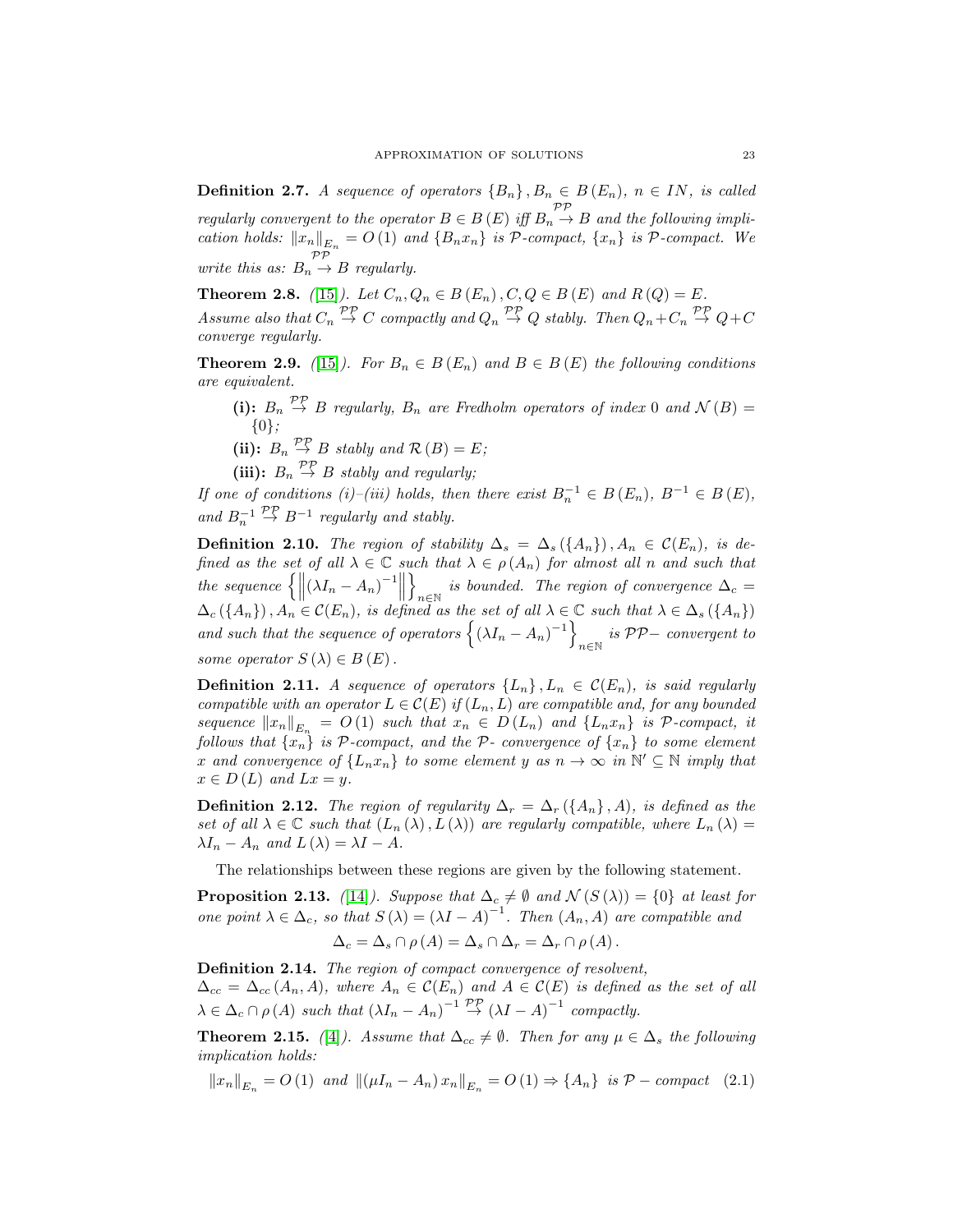Conversely, if for some  $\mu \in \Delta_c \cap \rho(A)$  implication [\(2.1\)](#page-4-1) holds, then  $\Delta_{cc} \neq \emptyset$ .

**Corollary 2.16.** ([\[4\]](#page-14-10)). Assume that  $\Delta_{cc} \neq \emptyset$ . Then  $\Delta_{cc} = \Delta_c \cap \rho(A)$ .

**Theorem 2.17.** ([\[4\]](#page-14-10)). Assume that  $\Delta_{cc} \neq \emptyset$ . Then  $\Delta_r = \mathbb{C}$ .

In the case of unbounded operators, and we know in general infinitesimal generators are unbounded, we consider the notion of compatibility.

**Definition 2.18.** The sequence of closed linear operators  $\{A_n\}$ ,  $A_n \in \mathcal{C}(E_n)$ ,  $n \in$ IN, are said to be compatible with a closed linear operator  $A \in \mathcal{C}(E)$  iff for each  $x \in D(A)$  there is a sequence  $\{x_n\}$ ,  $x_n \in D(A_n) \subseteq E_n$ ,  $n \in IN$ , such that  $x_n \stackrel{\mathcal{P}}{\rightarrow} x$ and  $A_n x_n \stackrel{\mathcal{P}}{\rightarrow} Ax$ . We write  $(A_n, A)$  are compatible.

Note, that  $(A_n, A)$  are compatible if resolvent converge

 $(\lambda I_n - A_n)^{-1} \stackrel{\mathcal{PP}}{\rightarrow} (\lambda I - A)^{-1}$ . Usually in practice Banach spaces  $E_n$  are finite dimensional, although, in general, say for the case of a closed operator A, we have  $dimE_n \to \infty$  and  $||A_n||_{B(E_n)} \to \infty$  as  $n \to \infty$ .

### 3. Discretization of semigroups

Let us consider the well-posed Cauchy problem in the Banach space  $E$  with operator  $A \in \mathcal{C}(E)$ 

<span id="page-5-0"></span>
$$
\begin{cases}\n u'(t) = Au(t); t \in [0; \infty), \\
u(0) = u^0 \in E,\n\end{cases}
$$
\n(3.1)

where operator A generates  $C_0$ -semigroup  $U(t)$ . It is well-known that the  $C_0$ -semigroup gives the solution of [\(3.1\)](#page-5-0) by the formula  $u(t) = U(t) u^0$  for  $t \ge 0$ . The theory of well-posed problems and numerical analysis of these problems have been developed extensively, see [\[4,](#page-14-10) [7\]](#page-14-11). Let us consider on the general discretization scheme the semidiscrete approximation of the problem [\(3.1\)](#page-5-0) in the Banach spaces  $E_n$ 

<span id="page-5-1"></span>
$$
\begin{cases}\n u'_n(t) = A_n u_n(t); t \in [0; \infty), \\
u_n(0) = u_n^0 \in E_n,\n\end{cases}
$$
\n(3.2)

with the operators  $A_n \in \mathcal{C}(E_n)$ , such that they generate  $C_0$ -semigroups, which are consistent with the operator  $A \in \mathcal{C}(E)$  and  $u_n^0$  $\stackrel{\mathcal{P}}{\rightarrow} u^0$ .

### 4. The simplest discretization schemes

We have the following version of Trotter-Kato's Theorem on general approximation scheme.

<span id="page-5-2"></span>**Theorem 4.1.** ([\[12,](#page-14-6) Theorem ABC]). Assume that  $A \in C(E)$ ;  $A_n \in C(E_n)$  and they generate  $C_0$ -semigroups. The following conditions  $(A)$  and  $(B)$  are equivalent to condition  $(C)$ .

- (A): Consistency. There exists  $\lambda \in \rho(A) \cap \cap_n \rho(A_n)$  such that the resolvents converge  $(\lambda I_n - A_n)^{-1} \overset{\mathcal{PP}}{\rightarrow} (\lambda I - A)^{-1}$ ;
- **(B):** Stability. There are some constants  $M \geq 1$  and  $\omega$ ; which are not depending on n and such that  $||U_n (t)|| \leq M \exp(\omega t)$  for  $t \geq 0$  and any  $n \in \mathbb{N}$ ;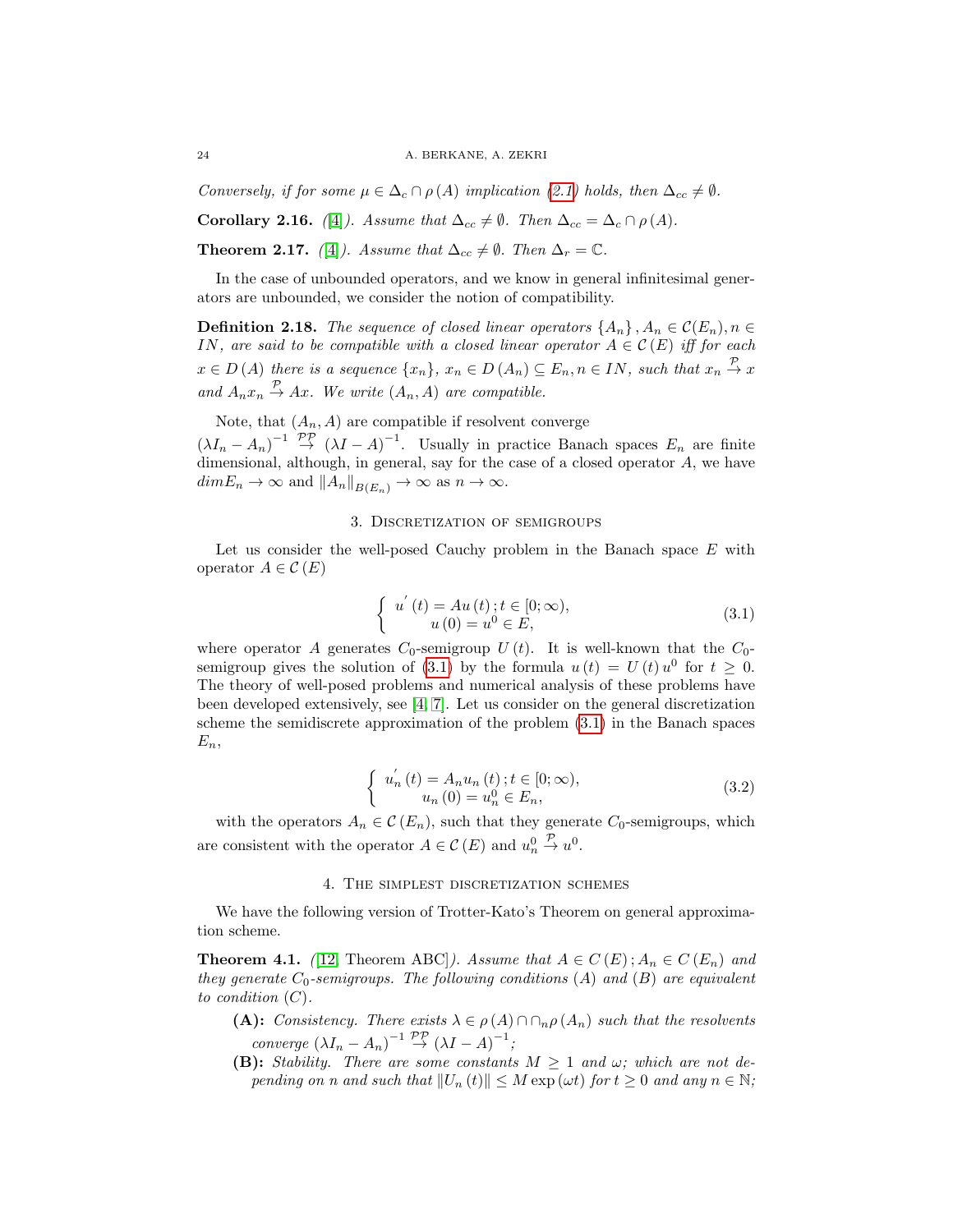(C): Convergence. For any finite 
$$
T > 0
$$
 one has  
\n
$$
\max_{t \in [0;T]} ||U_n(t) u_n^0 - p_n U(t) u^0|| \to 0 \text{ as } n \to \infty; \text{ whenever } u_n^0 \stackrel{\mathcal{P}}{\to} u^0 \text{ for any}
$$
\n
$$
u_n^0 \in E_n; u^0 \in E.
$$

**Remark.** The condition  $(A)$  in the contents of these Theorems is equivalent to compatibility of operators  $(A_n, A)$ .

<span id="page-6-0"></span>**Theorem 4.2.** ([\[4\]](#page-14-10)) Let operators A and  $A_n$  generate analytic  $C_0$ -semigroup. The following conditions (A) and  $(B_1)$  are equivalent to condition  $(C_1)$ .

- (A): Consistency. There exists  $\lambda \in \rho(A) \cap \cap_n \rho(A_n)$  such that the resolvents converge  $(\lambda I_n - A_n)^{-1} \stackrel{\mathcal{PP}}{\rightarrow} (\lambda I - A)^{-1}$ ;
- $(\mathbf{B}_1)$ : Stability. There are some constants  $M_1 \geq 1$  and  $\omega_1$  independent of n such that for any  $Re\lambda > \omega_1$ ,  $\left\| (\lambda I_n - A_n)^{-1} \right\| \le \frac{M_1}{|\lambda - \omega_1|}$  for all  $n \in \mathbb{N}$ ;
- (C<sub>1</sub>): Convergence. For any finite  $\mu > 0$  and some  $0 < \theta < \frac{\pi}{2}$  we have  $\max_{\eta \in \Sigma(\theta,\mu)} ||U_n(\eta)u_n^0 - p_n U(\eta)u^0|| \to 0 \text{ as } n \to \infty \text{ whenever } u_n^0$  $\stackrel{\mathcal{P}}{\rightarrow} u^0$ . Here  $\Sigma(\theta,\mu) = \{z \in \Sigma(\theta) : |z| \leq \mu\}$  and  $\Sigma(\theta) = \{z \in \mathbb{C} : |\arg z| \leq \theta\}.$

**Definition 4.3.** An element  $e \in E^+$  is said to be an order unit in a Banach lattice E if for every  $x \in E$  there exists  $0 \leq \lambda \in \mathbb{R}$  such that  $-\lambda e \preceq x \preceq \lambda e$ . For  $e \in intE^+$ we can define the order unit norm by

$$
||x||_e = \inf \{ \lambda \ge 0 : -\lambda e \le x \le \lambda e \}.
$$

An order Banach space E is callad an order unit space if there exists  $e \in intE^+$ such that  $\Vert . \Vert_E = \Vert . \Vert_e$ .

The following version of the Trotter-Kato's Theorem for positive  $C_0$ - semigroup holds.

**Theorem 4.4.** ([\[10\]](#page-14-8)) Let the operators  $A_n$  and A from [\(3.1\)](#page-5-0) and [\(3.2\)](#page-5-1) be compatible, let E,  $E_n$  be order unit spaces, and let  $e_n \in D(A_n) \cap intE_n^+$ . Assume that the operators  $A_n$  have the POD property and  $A_ne_n \preceq 0$  for sufficiently large n. Then  $\exp(tA_n) \stackrel{\mathcal{PP}}{\rightarrow} \exp(tA)$  uniformly in  $t \in [0, T]$ .

We can assume that conditions  $(A)$  and  $(B)$  for the corresponding  $C_0$ - semigroups case are satisfied without any restriction of generality if any discretization processes in time are considered.

We denote by  $T_n(.)$  a family of discrete semigroups as in [\[7\]](#page-14-11), i.e.  $T_n(t) = T_n (\tau_n)^{k_n}$ , where  $k_n = \left[\frac{t}{\tau_n}\right]$ , as  $n \to 0$ ,  $n \to \infty$ . The generator of discrete semigroups is defined by  $A_n = \frac{1}{\tau_n} (T_n(\tau_n) - I_n) \in B(E_n)$  and so  $T_n(t) =$  $\overline{\phantom{0}}$  $\Big(I_n + \tau_n$  $\cup$  $\left(\overrightarrow{A}_n\right)^{k_n}$ ; where  $t = k_n \tau_n$ .

**Theorem 4.5.** (12, Theorem ABC- discr]). The following conditions  $(A)$  and  $(B_0)$  are equivalent to condition  $(C_0)$ :  $(A)$  Consistency. There exists  $\lambda \in \rho(A) \cap$  $\cap_n \rho\left(\breve{\check{A}}_n\right)$  such that the resolvents converge  $\left(\lambda I_n - \check{h}\right)$  $\overline{\phantom{0}}$  $\widetilde{A}_n$   $\Big)^{-1} \stackrel{\mathcal{PP}}{\rightarrow} (\lambda I - A)^{-1}, (B_0)$ Stability. There are some constants  $M_2 \geq 1$  and  $\omega_2 \in \mathbb{R}$  such that  $||T_n(t)|| \leq$  $M_2 \exp{(\omega_2 t)}$  for  $t \in IR_+, n \in IN, (C_0)$  Convergence. For any finite  $T > 0$  one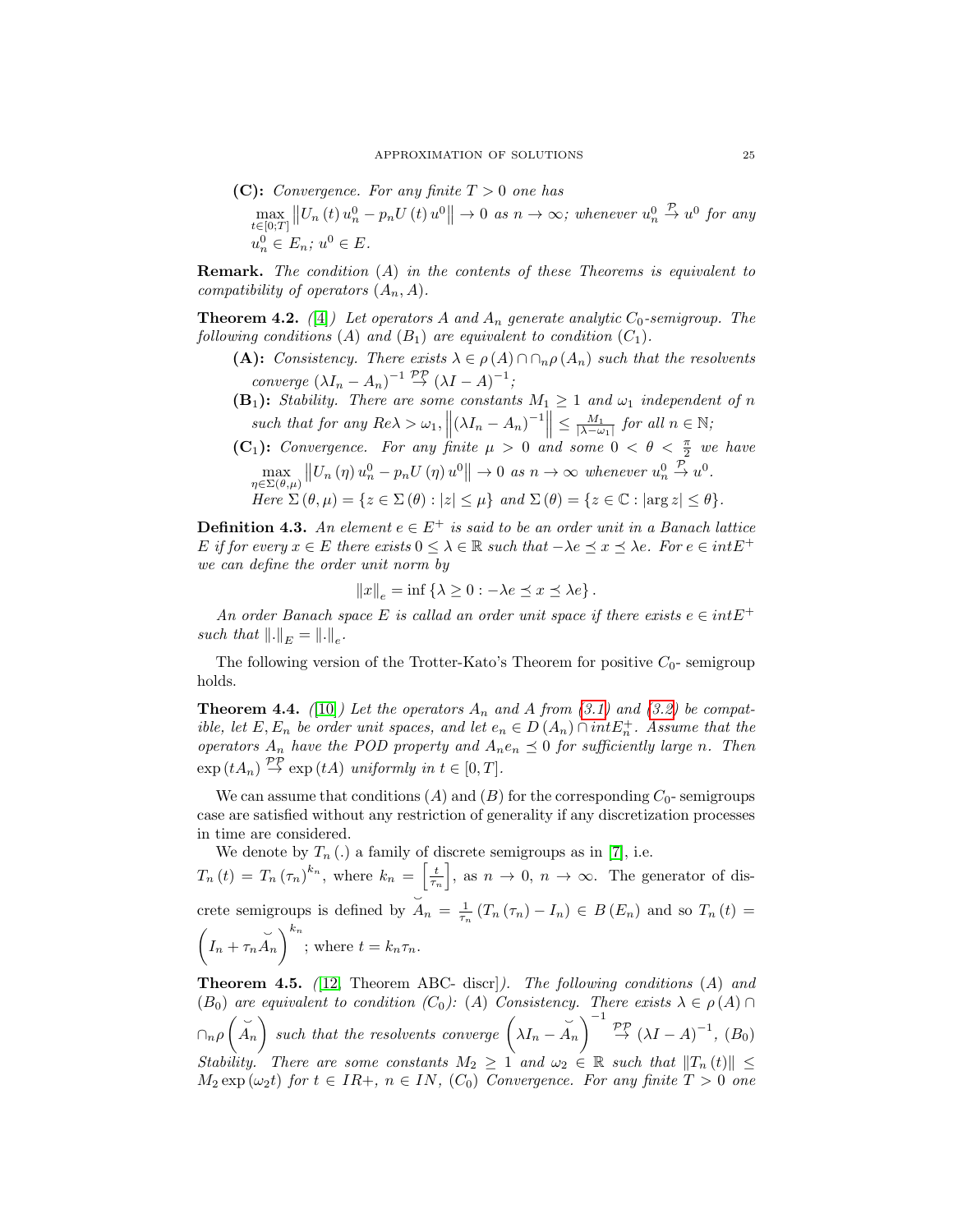has  $\max_{t \in [0,T]} ||T_n(t)u_n^0 - p_n \exp(tA)u^0|| \to 0$  as  $n \to \infty$ , whenever  $u_n^0$  $\stackrel{\mathcal{P}}{\rightarrow} u^0$  for any  $u_n^0 \in E_n$ ,  $u^0 \in E$ .

<span id="page-7-1"></span>**Theorem 4.6.** ([\[12\]](#page-14-6)). Assume that  $A \in \mathcal{C}(E)$ ,  $A_n \in \mathcal{C}(E_n)$  and they generate  $C_0$ semigroup. Assume also that conditions  $(A)$  and  $(B)$  of Theorem [4.1](#page-5-2) holds. Then the implicit difference scheme

<span id="page-7-3"></span>
$$
\frac{\overline{U_n}\left(t+\tau_n\right)-\overline{U_n}\left(t\right)}{\tau_n} = A_n \overline{U_n}\left(t+\tau\right), \overline{U_n}\left(0\right) = u_n^0,\tag{4.1}
$$

is stable, i.e.  $\|(I_n - \tau_n A_n)^{-k_n}\| \le M_2 \exp{(\omega_2 t)}, t = k_n \tau_n \in IR +$ ; and gives an ap-proximation to the solution of the problem [\(3.1\)](#page-5-0), i.e.  $\overline{U_n}(t) \equiv (I_n - \tau_n A_n)^{-k_n} u_n^0$  $\stackrel{\mathcal{P}}{\rightarrow}$  $\exp{(tA)}u_n^0$  P-converges uniformly with respect to  $t = k_n \tau_n \in [0;T]$  as  $u_n^0$  $\stackrel{\mathcal{P}}{\rightarrow} u^0,$  $n \to \infty$ ,  $k_n \to \infty$ ,  $\tau_n \to 0$ .

<span id="page-7-2"></span>**Theorem 4.7.** (4). Assume that conditions (A) and (B<sub>1</sub>) of Theorem [4.2](#page-6-0) hold and condition

$$
\|\tau_n A_n\| \le \frac{1}{(M+2)}, n \in IN,
$$
\n
$$
(4.2)
$$

is fulfilled. Then the difference scheme

$$
\frac{U_n(t+\tau_n) - U_n(t)}{\tau_n} = A_n U_n(t), U_n(0) = u_n^0,
$$
\n(4.3)

is stable and gives an approximation to the solution of the problem  $(1.2)$ , i.e.  $U_n(t) \equiv (I_n + \tau_n A_n)^{k_n} u_n^0$  $\stackrel{\mathcal{P}}{\rightarrow} u(t)$  discretely P-converge uniformly with respect to  $t = k_n \tau_n \in [0; T]$  as  $u_n^0$  $\stackrel{\mathcal{P}}{\rightarrow} u^0, n \rightarrow \infty, k_n \rightarrow \infty, \tau_n \rightarrow 0.$ 

Let us introduce the following equivalent conditions:

 $(B_1')$  Stability. There are constants  $M^{'},\,\omega^{'}$  such that

$$
\|\exp(tA_n)\| \le M^{'}\exp(\omega^{'}t), \|A_n\exp(tA_n)\| \le \frac{M^{'}}{t}\exp(\omega^{'}t), t \in IR + .
$$

 $(B_{1}^{\prime\prime})$  Stability. There are constants  ${M}^{'} ,\,{\omega}^{'}$  and  $\tau^*>0$  such that

$$
\left\| (I_n - \tau_n A_n)^{-k} \right\| \le M^{n'} \exp\left(\omega' k \tau_n\right),
$$
  

$$
\left\| k \tau_n A_n (I_n - \tau_n A_n)^{-k} \right\| \le M^{n'} \exp\left(\omega' k \tau_n\right) \text{ for } 0 < \tau_n < \tau^*, n, k \in IN.
$$

**Theorem 4.8.** The conditions  $(A)$  and  $(B'_1)$  are equivalent to the condition  $(C_1)$ . *Proof.* See ([\[12\]](#page-14-6)).

**Remark.** Conditions  $(B_1)$ ,  $(B'_1)$  and  $(B''_1)$  are equivalent, see  $(11]$ )

## 5. Main results

Let  $A_n$  be a generator of compact analytic  $C_0$ -semigroup  $U_n(t)$ . Consider in a Banach space  $E_n$  the equations

<span id="page-7-0"></span>
$$
u_{n}^{'}(t) = A_{n}u_{n}(t), t \in [0, T]
$$
\n(5.1)

with the integral conditions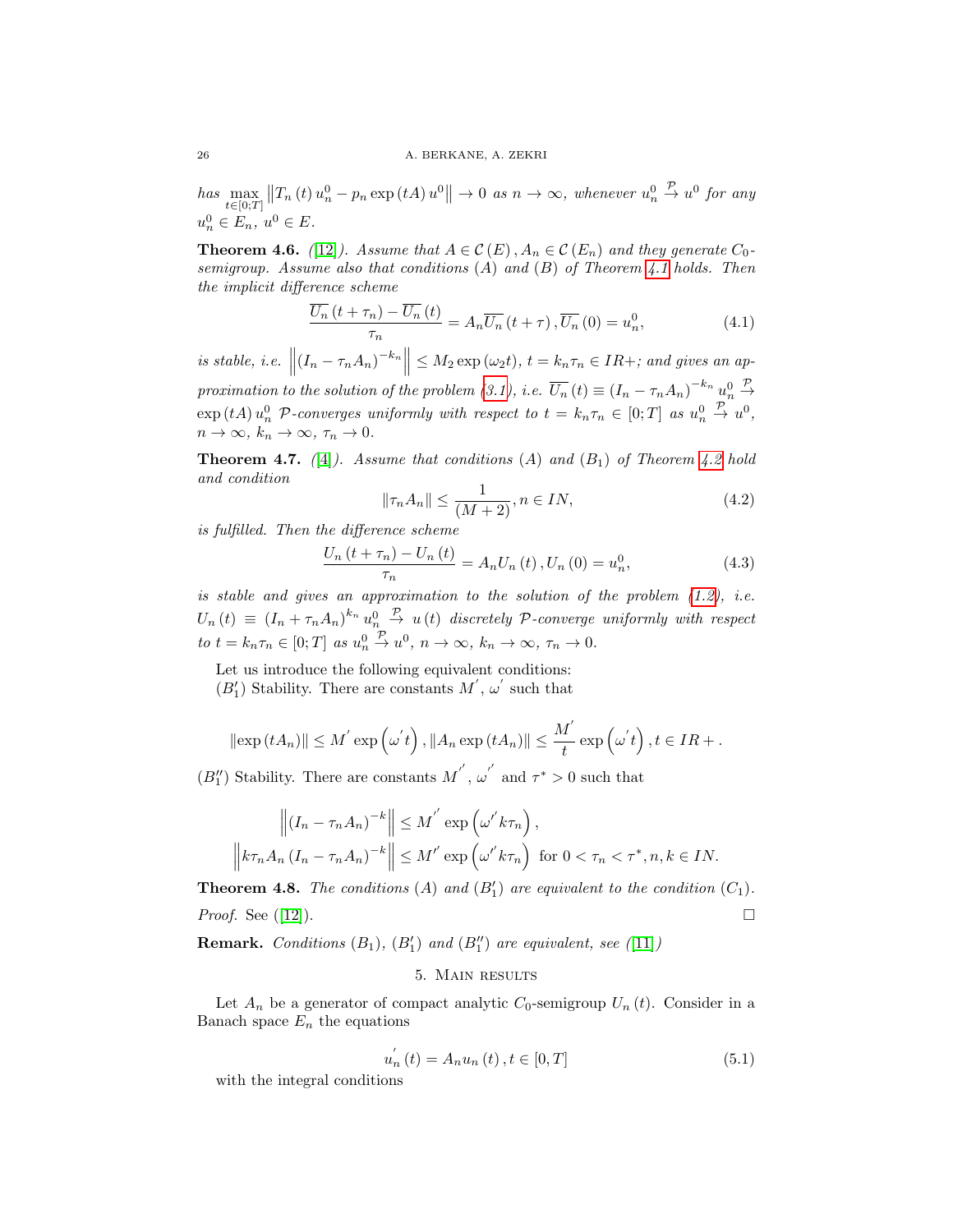<span id="page-8-1"></span>
$$
\int_{0}^{T} w_n(t) u_n(t) dt = g_n.
$$
\n(5.2)

The solution of the problem [\(5.1\)](#page-7-0), [\(5.2\)](#page-8-1) is given by the formula  $u_n(t) = U_n(t) f_n$ , where  $f_n = (I - K_n)^{-1} G_n$  and corresponding second order Fredholm equation can be written in the form:

<span id="page-8-2"></span>
$$
(I_n - K_n) f_n = G_n,\t\t(5.3)
$$

where

<span id="page-8-3"></span>
$$
K_n f_n = \left(\frac{w_n(T)}{w_n(0)} U_n(T) + \frac{1}{w_n(0)} \int_0^T U_n(t) d(-w_n(t)) t\right) f_n,
$$
 (5.4)

and

$$
G_n = -\frac{1}{w_n(0)} A_n g_n
$$

Before we formulate our main results just recall that condition  $\mathcal{N}(I - K) = \{0\}$ could be obtained from Theorems in Section 2.

<span id="page-8-0"></span>**Theorem 5.1.** Let  $w(t)$  be a nonnegative non increasing function for  $t \in [0, T]$ such that  $w(t) > 0$  as  $t \to 0^+$ ,  $w_n(t)$  be a nonnegative non increasing function for  $t \in [0,T]$  such that  $w_n(t) > 0$  as  $t \to 0^+$ , and they converge  $w_n(t) \to w(t)$ uniformly in  $t \in [0; T]$ . Let conditions  $(A)$ ;  $(B_{01})$  be satisfied and  $G_n \to G$ . Assume also that  $\mathcal{N}(I - K) = \{0\}$ ; operator  $(\lambda I - A)^{-1}$  is compact and  $(\lambda I_n - A_n)^{-1} \rightarrow$  $(\lambda I - A)^{-1}$  compactly. Then solutions of the problems [\(5.3\)](#page-8-2) exist and converge to the solution of the problem  $(1.5)$ ; i.e.  $f_n \to f$ .

### Proof. The proof is done in four steps.

Step 1. First, let us show that the com

pact convergence of resolvents  $R(\lambda; A_n) \to R(\lambda; A)$  is equivalent to the compact convergence of  $C_0$ -semigroups  $U_n(t) \to U(t)$  for any  $t > 0$ . Let  $||x_n|| = O(1)$ . Then from the estimate  $||A_nU_n(t)|| \leq \frac{M}{t} \exp(\omega t)$ ; which is exactly condition  $(B'_1)$ , we obtain the boundedness in n of the sequence  $\{(A_n - \lambda I_n) U_n(t) x_n\}$  for any fixed  $t > 0$ . Because of the compact convergence of resolvent, we obtain the compactness of the sequence  $\{U_n(t)x_n\}.$ 

The necessity will be proved if for the measure of noncompactness  $\mu$  (.) (for the definition, see [\[15\]](#page-14-5)), we establish that  $\mu\left(\left\{(\lambda I_n - A_n)^{-1} x_n\right\}\right) = 0$  for any  $||x_n|| = O(1)$ . We have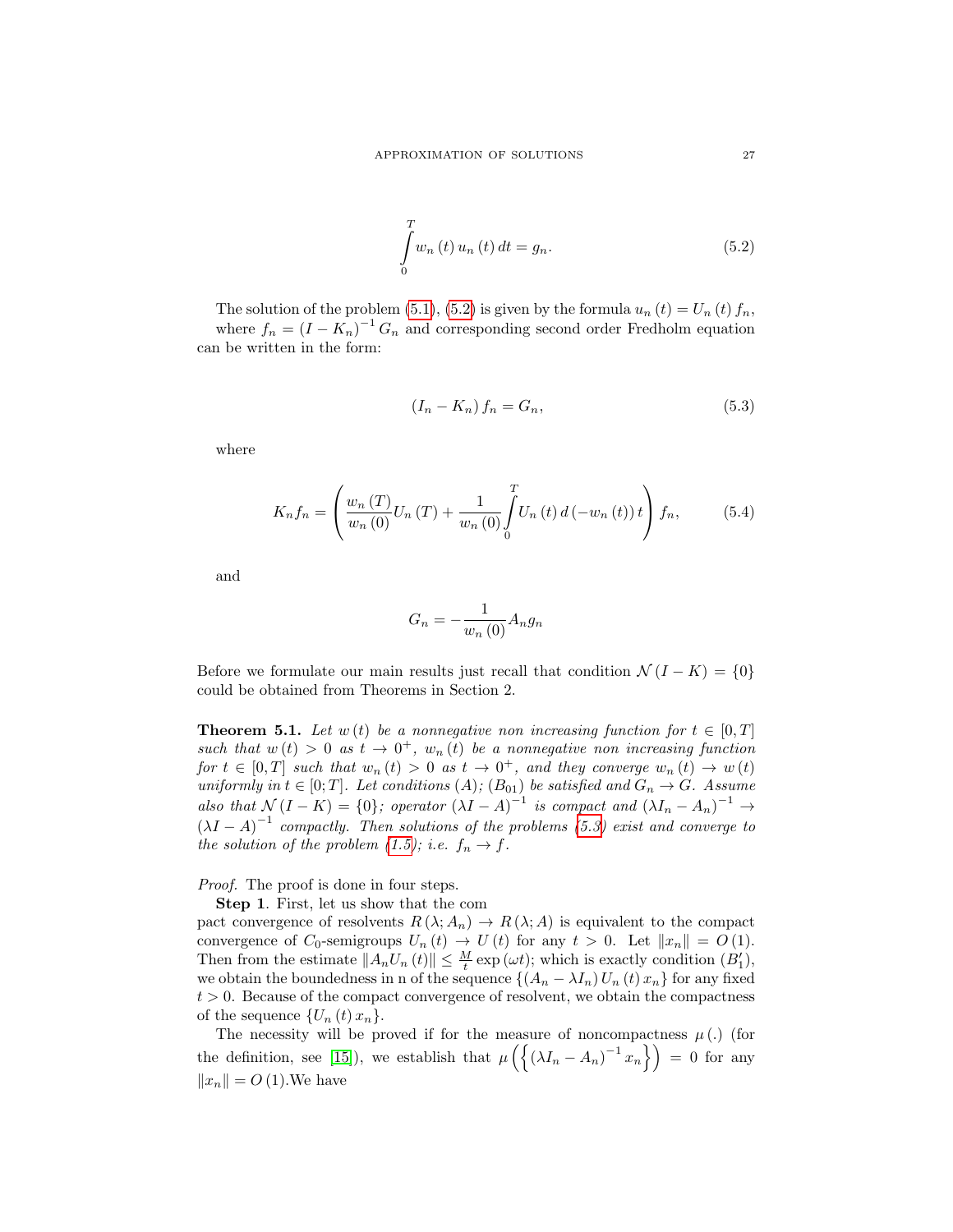$$
\mu\left(\left\{(\lambda I_n - A_n)^{-1} x_n\right\}\right) = \mu\left(\left\{(\int_0^\infty \exp(-t\lambda) U_n(t) x_n dt\right\}\right)
$$

$$
\leq \mu\left(\left\{(\int_0^q \exp(-t\lambda) U_n(t) x_n dt\right\}\right)
$$

$$
+ \mu\left(\left\{(\int_p^\infty \exp(-t\lambda) U_n(t) x_n dt\right\}\right)
$$

$$
+ \mu\left(\left\{U_n(\varepsilon) \int_q^p \exp(-t\lambda) U_n(t-\varepsilon) x_n dt\right\}\right).
$$

Two first terms can be made less than  $\varepsilon$  by the choice of q, p. The last term is equal to zero because of the compact convergence  $U_n(\varepsilon) \to U(\varepsilon)$  for any  $0 < \varepsilon < q$ .

**Step 2.** Consider the operators K and  $K_n$  defined by [\(1.6\)](#page-1-4) and [\(5.4\)](#page-8-3) on the spaces E and  $E_n$ . The operator K defined by  $(1.6)$  is compact in E. Indeed, we obtain that the

$$
K_{\varepsilon} = \left( \frac{w(T)}{w(0)} U(T) + \frac{1}{w(0)} \int_{\varepsilon}^{T} U(t) d(-w(t)) \right)
$$

is a product of compact and bounded operators. Moreover  $||K_{\varepsilon} - K|| \leq C_{\varepsilon}$ , where

$$
K = \left(\frac{w(T)}{w(0)}U(T) + \frac{1}{w(0)}\int_{0}^{T}U(t) d(-w(t))\right)
$$

and  $\varepsilon > 0$ . Then it follows that the operator  $K : E \to E$  is compact.

**Step 3.** It is easy to see that  $K_n \to K$ . To show that  $K_n \to K$  compactly, we assume that  $||f_n||_{E_n} = O(1)$ . Now  $\{K_nf_n\}$  is P-compact because of representation

$$
K_{\varepsilon,n} = \left( \frac{w_n(T)}{w_n(0)} U_n(T) + \frac{1}{w_n(0)} \int_{\varepsilon}^T U_n(t) d(-w_n(t)) \right)
$$

and one can easy verify the vanishing of the noncompactness measure  $\mu\left(\left\{K_nf_n\right\}\right)$  = 0 for all  $n \in \mathbb{N}$ , taking into an account that  $||K_{\varepsilon,n} - K_n|| \leq C\varepsilon$ .

**Step 4.** Now  $I_n \to I$  stably and  $K_n \to K$  compactly. Hence it follows from Theorem [2.8](#page-4-2) that  $I_n - K_n \to I - K$  regularly. Moreover, the nullspace  $\mathcal{N}(I - K) =$  ${0}$  and the operators  $I_n - K_n$  are Fredholm of index zero. Then it follows from Theorem [2.9](#page-4-0) that  $I_n - K_n \to I - K$  stably, i.e.  $(I_n - K_n)^{-1} \to (I - K)^{-1}$ .

Since  $G_n \to G$ , one gets  $f_n = (I_n - K_n)^{-1} G_n \to (I - K)^{-1} G = f$ . The Theorem is proved.  $\square$ 

One can find that solution of the problem [\(5.3\)](#page-8-2) according to Theorem [5.2,](#page-10-0) and under the assumption that functions  $w_n(t), w(t) \in C^1([0;T])$  and they converge  $w_n(t) \to w(t)$  uniformly in  $t \in [0; T]$ .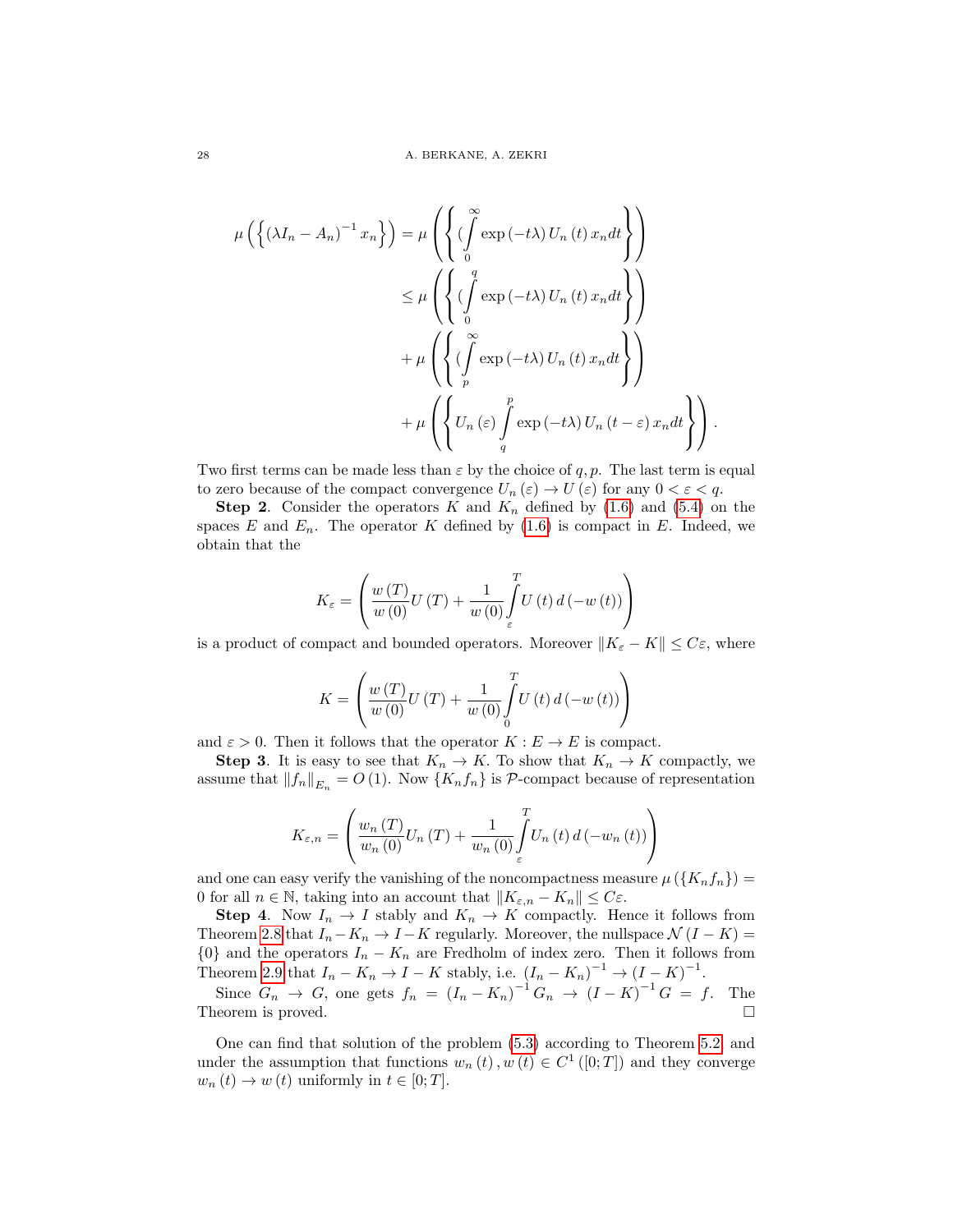<span id="page-10-0"></span>**Theorem 5.2.** Let  $C_0$ -semigroups  $U_n(t)$  be positive and compact for  $t > 0$ . Assume that the spectrum of  $A_n$  lies in the half-plane  $\{\lambda \in \mathbb{C} : \text{Re }\lambda < 0\}$  and  $w_n(t) \geq$  $0, w_n(0) > 0; w'_n(t) \leq 0$  for any  $t \in [0;T]$ . Define the operator  $K_n$  as in [\(5\)](#page-11-0). Then  $r(K_n) < 1.$ 

We are recalling that  $r(A)$  is the spectral radius of  $A \in B(E)$ . The spectral radius of A, denoted by  $r(A)$ , is the radius of the smallest disk centered at zero that contains  $\sigma(A)$ ,

$$
r(A) = \{ |\lambda| : \lambda \in \sigma(A) \}.
$$

It is well known that for every  $A \in B(E)$ , we have

$$
r(A) = \lim_{n \to \infty} ||A^n||^{\frac{1}{n}}
$$
, and  $r(A) \le ||A||$ .

*Proof.* The proof of the Theorem [5.2](#page-10-0) is similar to the proof of the Theorem [5.4.](#page-11-1)  $\Box$ 

As a consequence of the Theorem [5.2,](#page-10-0) we have the following

**Theorem 5.3.** Let  $C_0$ -semigroup  $U_n(t)$  be positive and compact for  $t > 0$ . Assume that the spectrum of  $A_n$  lies in the half-plane  $\{\lambda \in \mathbb{C} : \text{Re }\lambda < 0\}$  and  $w_n(t) \geq$  $0, w_n(0) > 0; w'_n(t) \leq 0$  for any  $t \in [0, T]$ . Then for any  $g \in D(A_n)$ , there is unique solution of the problem  $(5.1)$ ,  $(5.2)$ .

Since  $r(K_n)$  < 1, could be organized as follows

<span id="page-10-1"></span>
$$
f_{n,j+1} = K_n f_{n,j} - \frac{1}{w_n(0)} A_n g_n, \quad n, j = 0; 1..., \tag{5.5}
$$

with initial condition  $f_{n,0} = 0$ . The value  $K_n f_{n,j}$  is nothing else as a solution of Cauchy problem

$$
v'_{n}(t) = A_{n}v_{n}(t) - \frac{w'_{n}(T-t)}{w_{n}(0)}f_{n;j}, \quad v_{n}(0) = \frac{w_{n}(T)}{w_{n}(0)}f_{n;j}
$$

at the point  $T$ ; i.e.

$$
K_n f_{n,j} = v_n(T, f_{n,j}) = \frac{w_n(T)}{w_n(0)} U_n(T) f_{n,j} + \frac{1}{w_n(0)} \int_0^T -w'_n(t) U_n(t) f_{n,j} dt.
$$

So [\(5.5\)](#page-10-1) could be written in the form, starting from

$$
f_{n,0} = 0
$$
,  $f_{n,j+1} = v_n(T, f_{n,j}) - \frac{1}{w_n(0)} A_n g_n$ ,  $n, j = 0; 1; \dots$ 

Moreover,  $f_{n,j} \to f_n$  as  $j \to \infty$  since  $r(K_n) < 1$ .

There are different ways how one can calculate  $v_n(T, f_{n,j})$  One can use directly Theorems [4.6,](#page-7-1) [4.7](#page-7-2) or maybe some higher order difference schemes for approximation of  $U_n(T)$ ;

say as in [\[4,](#page-14-10) [9\]](#page-14-13), and then apply some quadrature formula for approximation the term

$$
\frac{1}{w_n\left(0\right)}\int\limits_{0}^{T}-w_n^{'}\left(t\right)U_n\left(t\right)f_{n,j}dt
$$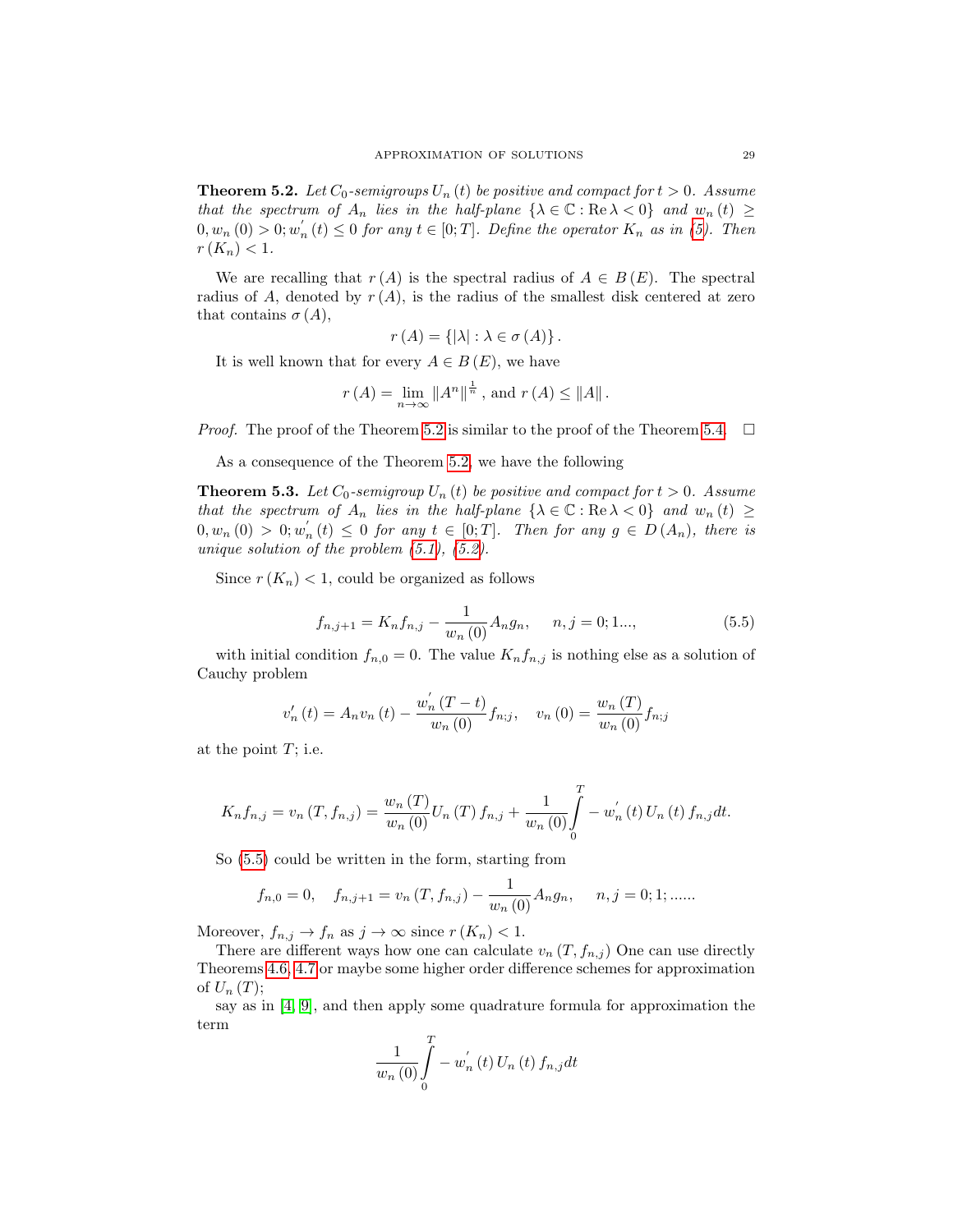In this paper we consider just the simplest way which comes from Theorem [4.6.](#page-7-1) In case of Theorem [4.7](#page-7-2) we have to assume stability condition, but the other considerations are the same. So following the scheme [\(4.1\)](#page-7-3) we consider approximation of the equation (1) by

$$
\frac{\overline{U_n}\left(t+\tau_n\right)-\overline{U_n}\left(t\right)}{\tau_n}=A_n\overline{U_n}\left(t+\tau\right),\,
$$

and approximation of the condition [\(5.2\)](#page-8-1) by

<span id="page-11-0"></span>
$$
\sum_{j=0}^{k-1} w_n (j\tau_n) u_n (j\tau_n + \tau_n) \tau_n = g_n.
$$
 (5.6)

The solution of the scheme [\(5\)](#page-10-1) can be written in the form

$$
\overline{U_n}(t) = (I_n - \tau_n A_n)^{-k} u_n^0; t = k\tau_n
$$

To construct approximation of operator  $K_n$  in [\(5.4\)](#page-8-3), we just consider the simplest formula  $(T = k_n \tau_n)$ :

$$
\widetilde{K}_n = (I_n - \tau_n A_n)^{-k_n} \frac{w_n(T)}{w_n(0)} - \frac{1}{w_n(0)} \sum_{l=0}^{k_n-1} (I_n - \tau_n A_n)^{-l} \frac{w_n(l\tau_n + \tau_n) - w_n(l\tau_n)}{\tau_n} \tau_n.
$$

<span id="page-11-1"></span>**Theorem 5.4.** Let  $C_0$ -semigroup  $U_n(t)$  be positive and compact for  $t > 0$ . Assume that the spectrum of  $A_n$  lies in the half-plane  $\{\lambda \in \mathbb{C} : \text{Re}\,\lambda < 0\}$  and  $w_n(t) \geq$  $0, w_n(0) > 0; w'_n(t) \leq 0$  for any  $t \in [0, T]$ . Define the operator  $\overline{\phantom{0}}$  $K_n$  as in  $(5)$ . Then  $r\left(\overset{\smile}{K_n}\right) < 1.$ 

Proof. The operator  $\overline{\phantom{0}}$  $K_n$  is positive and compact, so by Krein-Rutman Theorem there are  $\lambda_0 \geq 0$  and  $0 \leq f_n^0 \neq 0$  such that  $\overline{\phantom{0}}$  $K_n f_n^0 = \lambda_0 f_n^0$ , and moreover,

 $r\left(\overrightarrow{K}_n\right) = \lambda_0$ . Assume now in contradiction that  $\lambda_0 \geq 1$ . Substutting  $\overline{U_n}(t) = (I_n - \tau_n A_n)^{-k} f_n$  in

$$
\sum_{l=0}^{k-1} w_n \left( l \tau_n \right) u_n \left( l \tau_n + \tau_n \right) \tau_n. \tag{5.7}
$$

with  $f_n = f_n^0$ . One gets that

$$
\sum_{l=0}^{k-1} w_n \left( l \tau_n \right) \left( I_n - \tau_n A_n \right)^{-l-1} f_n^0 \tau_n. \tag{5.8}
$$

is positive for positive  $f_n^0$ . Putting

<span id="page-11-2"></span>
$$
\varphi_n = \sum_{l=0}^{k-1} w_n \left( l \tau_n \right) \left( I_n - \tau_n A_n \right)^{-l-1} f_n^0 \tau_n. \tag{5.9}
$$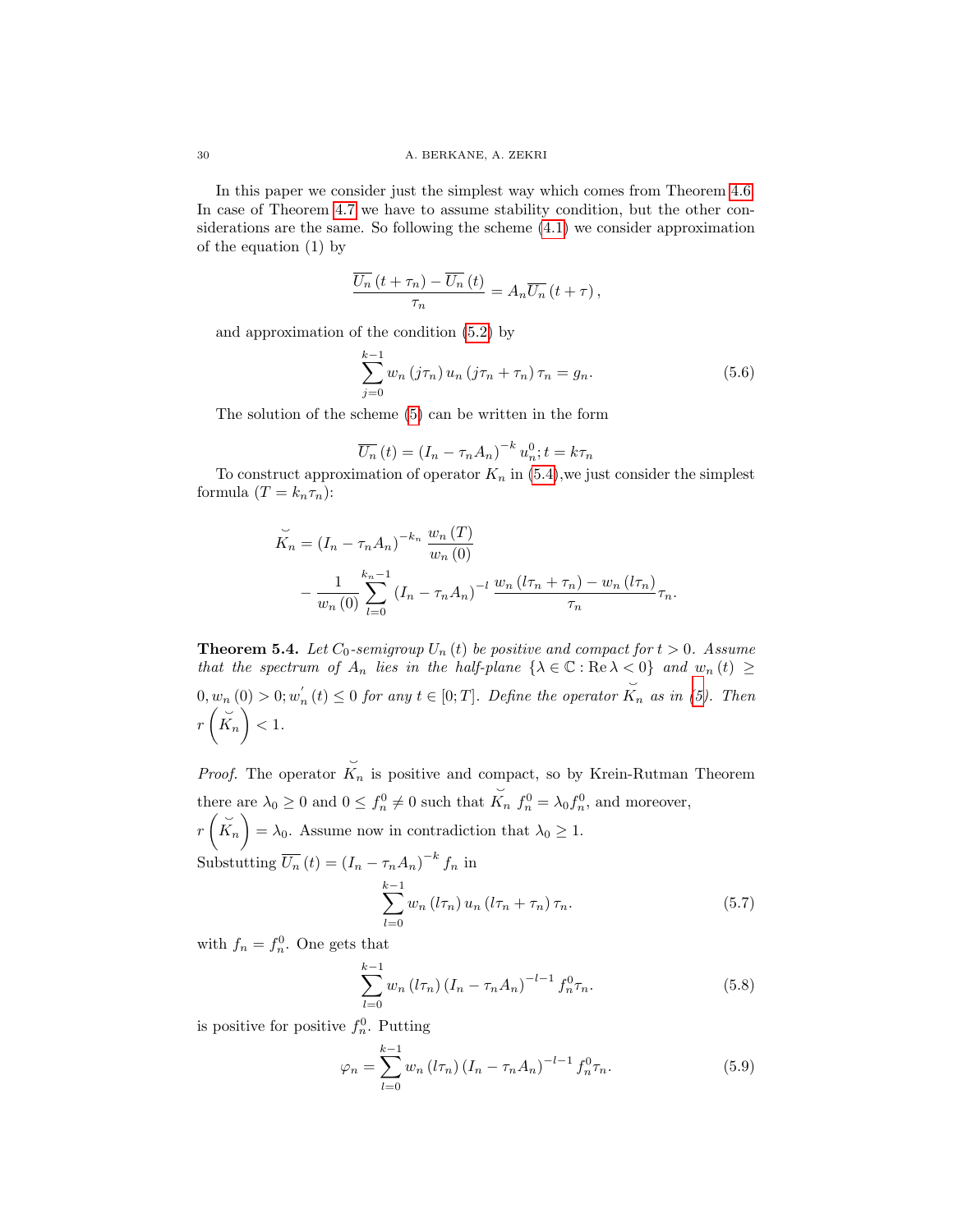So, applying the operator  $A_n$  to [\(5\)](#page-11-2), and using the formula of summation by parts.  $\tau_n$  $\sum_{l+1}^{k-1} \frac{v_{l+1}-v_l}{v_l}$  $l=0$   $l=0$  $\frac{y_1 - v_l}{\tau_n} y_l = (y_k v_k - y_0 v_0) - \tau_n$  $\sum_{l+1}^{k-1} v_{l+1} \frac{y_{l+1}-y_l}{\tau_n}$  $\frac{1-3n}{\tau_n}$ . We obtain that  $A_n\varphi_n =$  $-w_n(0) f_n^0 + w_n(0) K_n f_n^0 = -w_n(0) f_n + w_n(0) \lambda_0 f_n = w_n(0) (\lambda_0 - 1) f_n^0 \geq 0,$ since  $w_n(0) > 0$ ,  $\lambda_0 \geq 1$ , and  $f_n^0 \geq 0$ . So, if we apply  $(-A_n)^{-1}$ ; then because of positiveness of  $C_0$ -semigroup  $U_n(t)$ , the resolvent  $(-A_n)^{-1}$  is also positive and  $(-A_n)^{-1}A_n\varphi_n \geq 0$ ; which means that  $0 \geq \varphi_n$ . From the other hand from [\(5\)](#page-11-2) it follows that  $\varphi_n \geq 0$  for  $f_n^0 \geq 0$ . This means that  $\varphi_n = 0$ ; which means that  $w_n(l\tau_n)(I_n - \tau_n A_n)^{-l-1} f_n = 0$  for all  $l = 0, \dots, k-1$ , in particular for  $l = 0$  we have  $w_n(0) (I_n - \tau_n A_n)^{-1} f_n = 0$ , because  $Ker (I_n - \tau_n A_n)^{-1} = \{0\}$ , and  $w_n(0) \neq 0$ , one gets that  $f_n^0$ . But this contradicts to  $f_n^0 \neq 0$ . The Theorem is proved.

From Theorem [5.4](#page-11-1) it follows that one can organize the process  $\cup$  $f_{n,j+1} =$  $\overline{\phantom{0}}$  $K_n$  $\overline{\phantom{0}}$  $f_{n,j}$  –  $\frac{1}{w_n(0)}A_ng_n, n; j = 0; 1$ , which converges  $\overline{\phantom{0}}$  $f_{n,j}\to$  $\overline{\phantom{0}}$  $f_n$  as  $j \to \infty$ ; where  $\check{~}$  $f_n$  is a solution of the problem  $\overline{\phantom{0}}$  $f_n =$  $\overline{\phantom{0}}$  $K_n$  $\overline{\phantom{0}}$  $f_n - \frac{1}{w_n(0)} A_n g_n.$ 

<span id="page-12-0"></span>**Theorem 5.5.** Let  $C_0$ -semigroups  $U_n(t)$  be positive and analytic. Assume also that functions  $w_n(t)$ ,  $w(t) \in C^1([0; T])$  and they converge  $w'_n(t) \to w'(t)$  uniformly in  $t \in [0;T]$ . Let conditions  $(A)$ ;  $(B_{01})$  be satisfied and  $G_n \rightarrow G$ . Assume also that  $\mathcal{N}(I - K) = \{0\},\ operator\left(\lambda I - A\right)^{-1}\ is\ compact\ and\ \left(\lambda I_n - A_n\right)^{-1} \to \left(\lambda I - A\right)^{-1}$ compactly and  $w_n(t) \in C^3([0; T])$  and  $|w_n^{'''}(t)| \leq constant; t \in [0; T]$ . Then solutions of the problems  $(5)$  exist and converge to the solution of the problem  $(1.5)$ ; i.e.  $\overline{\phantom{0}}$  $f_n \to f$  as  $n \to \infty$ .

Proof. If  $K_n \to K$  compactly, then the statement of the Theorem [5.5](#page-12-0) follows the same way as in the **Step 4** of Theorem [5.1.](#page-8-0) So, we are going to show that  $\overline{\phantom{0}}$  $K_n \to K$ compactly. To do this it is enough to prove that  $\parallel$ the statement  $K_n \to K$  compactly is already proved in Theorem [5.1.](#page-8-0) One can write  $\overline{\phantom{0}}$  $\widetilde{K}_n - K \Big\| \to 0 \text{ as } n \to \infty; \text{ since }$ 

$$
K_n - \breve{K}_n = \frac{w_n(T)}{w_n(0)} U_n(T) - (I_n - \tau_n A_n)^{-k_n} \frac{w_n(T)}{w_n(0)} + \frac{1}{w_n(0)} \int_0^T -w'_n(t) U_n(t) dt -
$$

$$
\frac{1}{w_n(0)} \sum_{l=0}^{k_n-1} (I_n - \tau_n A_n)^{-l-1} \frac{w_n (l\tau_n + \tau_n) - w_n (l\tau_n)}{\tau_n} \tau_n
$$

where  $k_n \tau_n = T$ . In [\[3\]](#page-14-14), it is proved under condition  $(B_1)$  that

$$
\left\| U_n(t) - \left(I_n - \tau_n A_n\right)^{-k_n} \right\| \leq C \frac{\tau_n}{t} \exp\left(\omega t\right)
$$

as  $k_n \to \infty$  and  $t = k\tau_n$ . Let us consider now the difference

 $\overline{\phantom{0}}$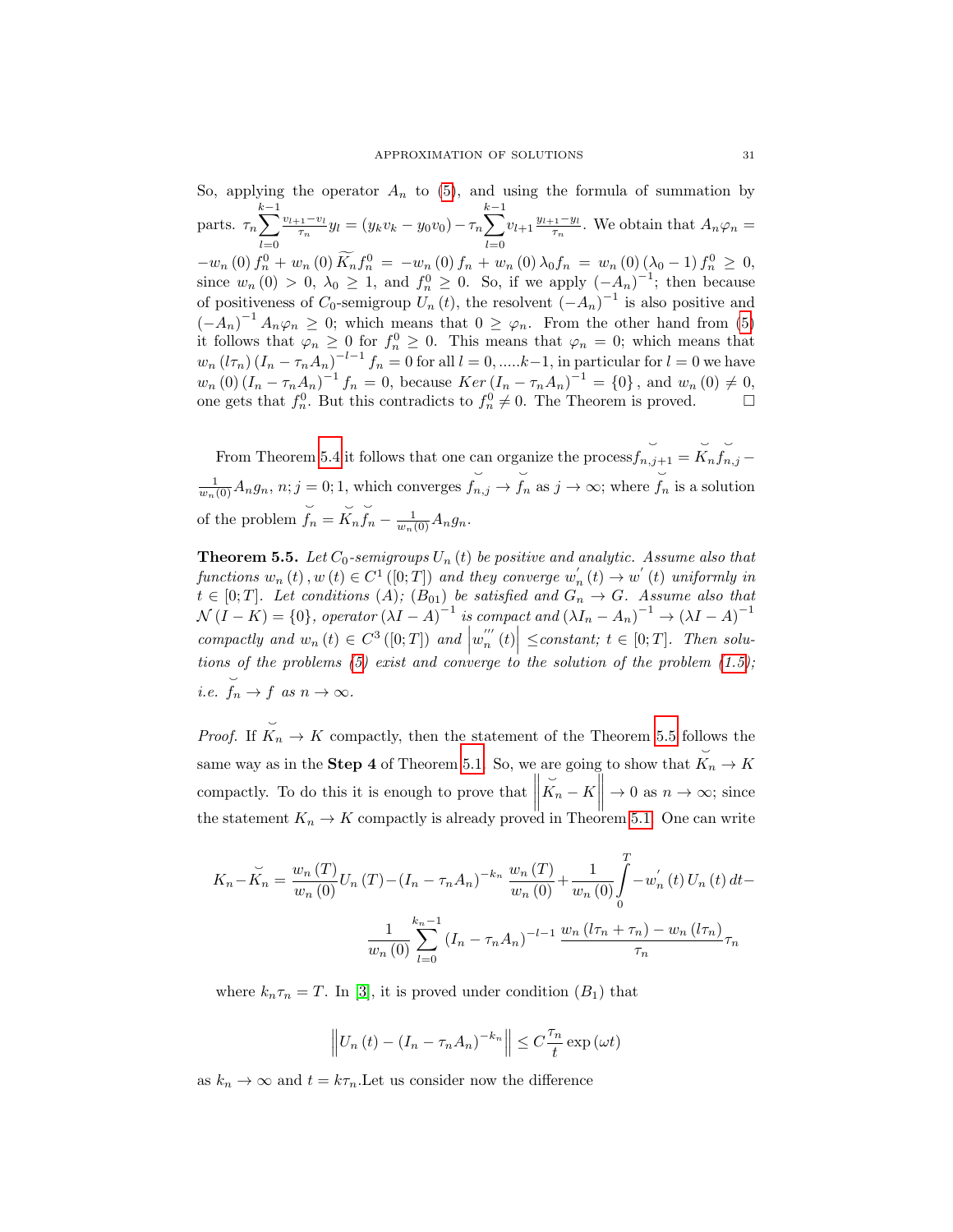$$
\sum_{l=0}^{k_n-1} \frac{1}{w_n(0)} \int_{l\tau_n}^{(l+1)\tau_n} -w'_n(t) U_n(t) dt
$$
  

$$
-\frac{1}{w_n(0)} \sum_{l=0}^{k_n-1} (I_n - \tau_n A_n)^{-l-1} \frac{w_n (l\tau_n + \tau_n) - w_n (l\tau_n)}{\tau_n} \tau_n.
$$

To finish with the demonstration we have to use

$$
\pm \sum_{l=0}^{k_n-1} \frac{-1}{w_n(0)} \int_{l\tau_n}^{(l+1)\tau_n} U_n(t) \frac{w_n(l\tau_n + \tau_n) - w_n(l\tau_n)}{\tau_n} \tau_n dt
$$

terms.Indeed, it is easy to show that difference

$$
\sum_{l=0}^{k_n-1} \frac{1}{w_n(0)} \int_{l\tau_n}^{(l+1)\tau_n} -w'_n(t) U_n(t) dt
$$
  

$$
- \sum_{l=0}^{k_n-1} \frac{-1}{w_n(0)} \int_{l\tau_n}^{(l+1)\tau_n} U_n(t) \frac{w_n (l\tau_n + \tau_n) - w_n (l\tau_n)}{\tau_n} \tau_n dt
$$

converge to zero as  $k_n\to\infty$  and  $T=k_n\tau_n;$  since

$$
\frac{-1}{w_n(0)}\int\limits_{l\tau_n}^{(l+1)\tau_n} U_n(t) \left(w'_n(t) - \frac{w_n(l\tau_n + \tau_n) - w_n(l\tau_n)}{\tau_n} \tau_n\right) dt
$$

is estimated by

$$
C\frac{1}{w_n(0)}\int\limits_{l\tau_n}^{(l+1)\tau_n} U_n(t) \left| \left(w_n^{'}\left(t\right)-\frac{w_n\left(l\tau_n+\tau_n\right)-w_n\left(l\tau_n\right)}{\tau_n}\right)\right| dt = O\left(\tau_n^2\right).
$$

The second term from  $\pm$  construction could be estimated as

$$
\left\| \sum_{l=0}^{k_{n}-1} \frac{-1}{w_{n}(0)} \int_{l\tau_{n}}^{(l+1)\tau_{n}} U_{n}(t) - (I_{n} - \tau_{n}A_{n})^{-l-1} dt \frac{w_{n}(l\tau_{n} + \tau_{n}) - w_{n}(l\tau_{n})}{\tau_{n}} \right\|
$$
  

$$
\leq C \sum_{l=1}^{k_{n}-1} \frac{1}{w_{n}(0)} \int_{l\tau_{n}}^{(l+1)\tau_{n}} ||U_{n}(t) - U_{n}(l\tau_{n} + \tau_{n})|| dt + C\tau_{n}
$$
  

$$
+ C \sum_{l=0}^{k_{n}-1} ||U_{n}(l\tau_{n} + \tau_{n}) - (I_{n} - \tau_{n}A_{n})^{-l-1}|| \tau_{n}
$$
  

$$
\leq C \left( \sum_{l=1}^{k_{n}-1} \frac{\tau_{n}}{l} + \sum_{l=0}^{k_{n}-1} \frac{\tau_{n}}{l+1} \right) + \tau_{n}.
$$